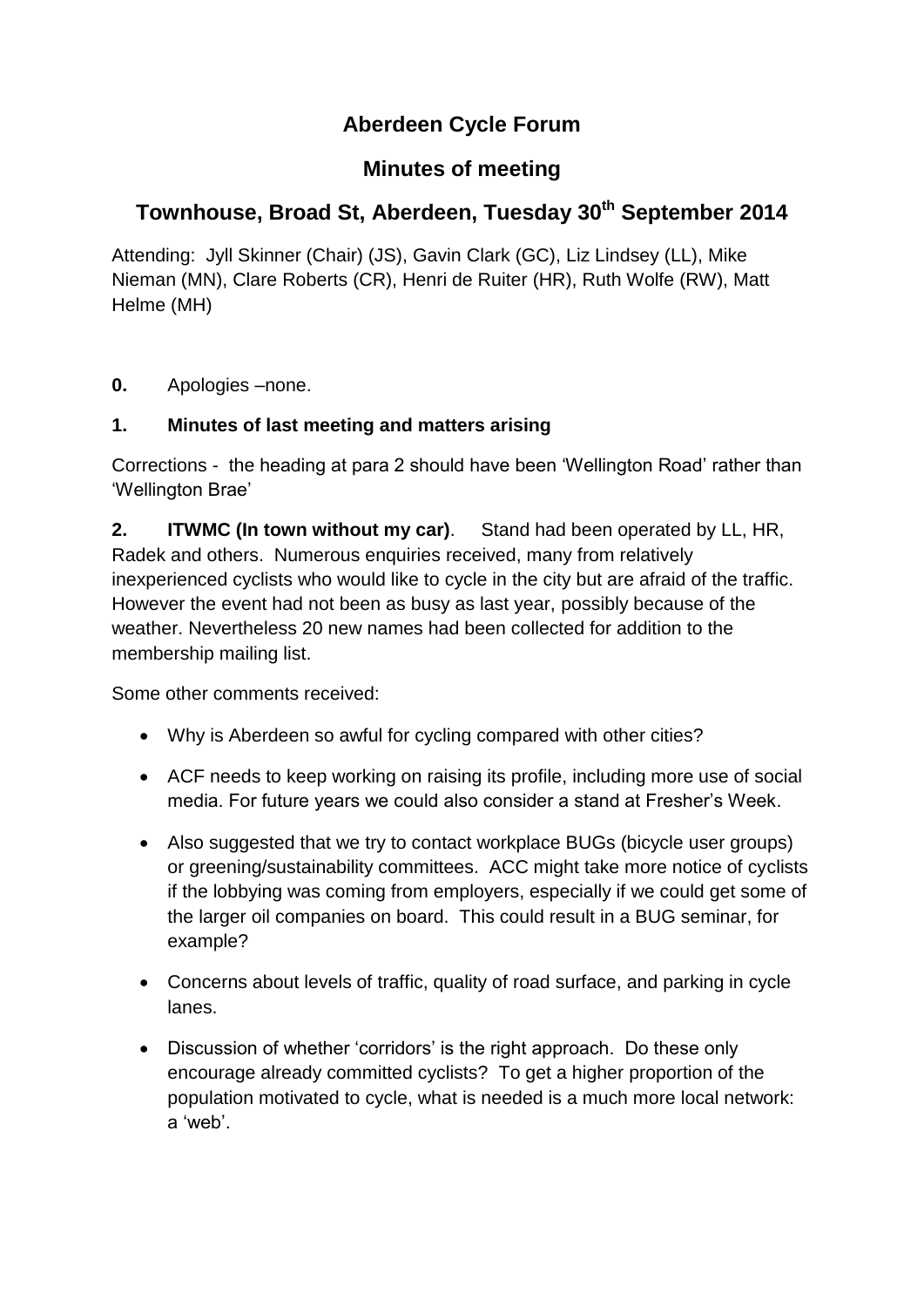MH had learned that there was a Sustrans event taking place in Edinburgh on 4<sup>th</sup> October. He was hoping to attend and would report back. MH also was enthusiastic about the Space for Cycling campaign. It was agreed that we would again promote this to the membership in the next email.

**Fresh N Low** – This event had taken place from Duthie Park with riders going out the Deeside Way and returning on the same route. It appeared that numbers had not been particularly high, possibly because the publicity ahead of the event seemed to have been almost non-existent. The idea of having 2-way traffic on the same route seemed misconceived especially as the Deeside Way was of course open to pedestrians & dog walkers at the same time.

## **3. Westhill cycle path**

Now due to go to the relevant committee on  $8<sup>th</sup>$  October. Still unclear what the possible outcomes from this were.

*Post-meeting update: the correct date is 28th October.*

#### **4. Masterplan consultation**

LL had attended. There was a strong feeling amongst those attending that planners working on the city centre need to put people first, not traffic. Generally positive feelings from the consultants running the event, but how much of that would make it into the final report or would eventually be implemented by ACC? The process after the current consultation wasn't very clear.

**Active Travel Plan.** This is a separate, but related, consultation. It is open on line and we should promote it to the membership to get as many cyclists as possible to respond.

## **5. Update from Police / Road safety**

After the Q&A with Police earlier in the year, we had been contacted by them again. Firstly a reminder to report any incidents of concern to the non-emergency number – 101. Secondly, Police would shortly be launching a local campaign aimed at cyclists and visibility issues given the onset of autumn and shorter hours of daylight. They had requested whether we would also consider some publicity on the same topic.

The recent fatality on Anderson Drive was also discussed. As the exact circumstances were not known we should not speculate about cause of the incident, but it was felt that such a tragic event demanded that we should do something.

The current speed limit on Anderson Drive is 40mph, but personal observations suggest that traffic frequently travels faster. Should we be pushing for better speed enforcement, or for a reduction in the speed limit to 30mph? The latter had been raised at the July meeting with ACC and thought unlikely even after the AWPR because volumes of traffic were only predicted to fall by a small amount.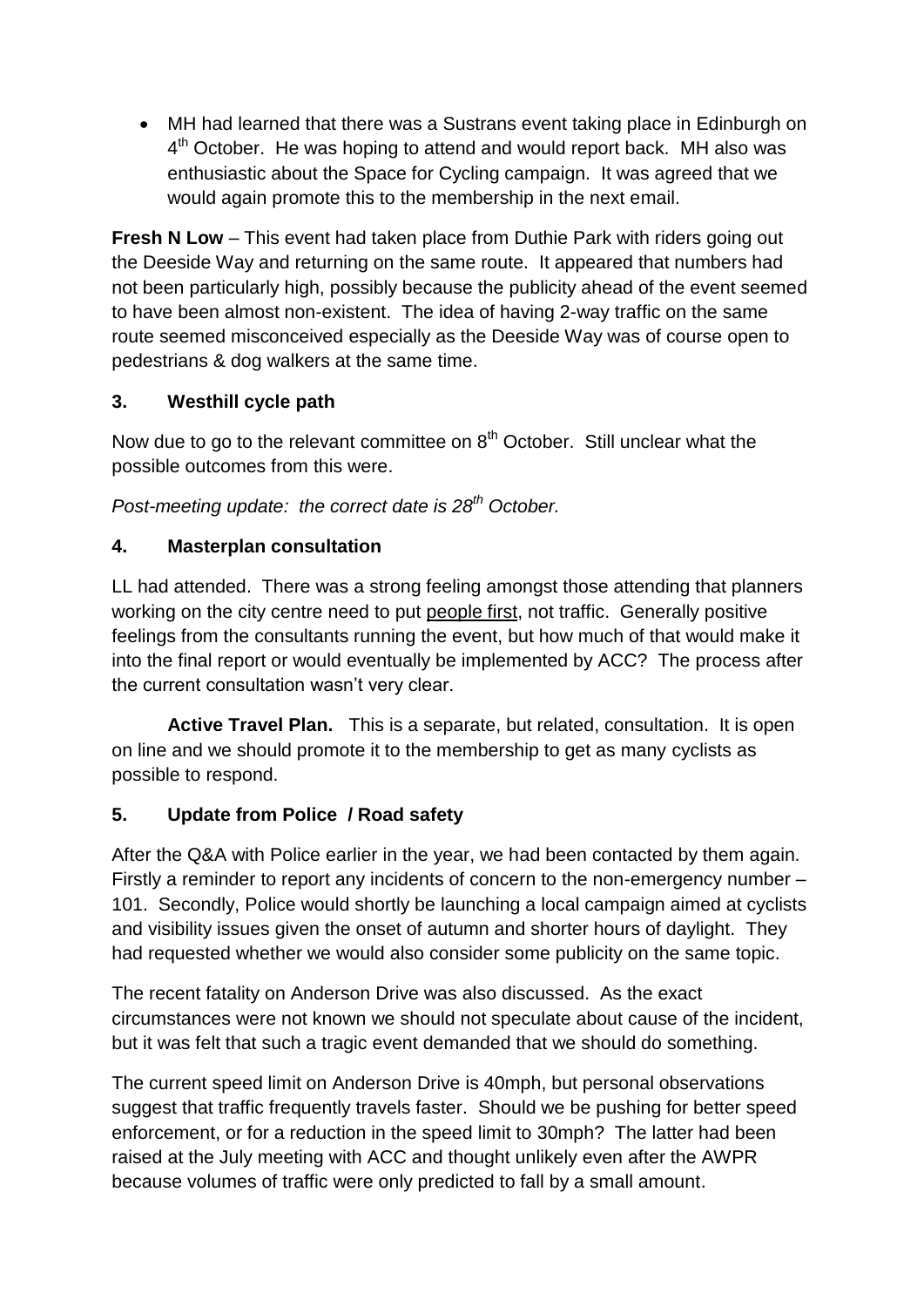We had previously been consulted on an off-road route across Anderson Drive. At present there were too many places where a SUP (shared-use Path) was too difficult to implement, which made a route over the whole length of Anderson Drive unlikely. However there were sections (such as Broomhill Road to Bridge of Dee) where a route would be easy to implement and would still be of benefit. Again a possible offroad route / SUP had been discussed as a post-AWPR possibility at the July meeting with ACC.

There was no clear message about which of these options was preferable, or realistic. It was agreed that the topic – and the range of options – should be raised at our October meeting with Cllr Jenny Laing.

## **6. Meeting with Cllr Laing**

There was little time left to discuss this, other than that a number of issues had been raised above. JS suggested that we organise a sub-group to meet (probably on Tues 14<sup>th</sup> Oct) to discuss topics.

*Post-meeting update: Cllr Laing has cancelled for the October meeting and we are waiting to hear if she will attend in November instead.*

JS also mentioned that Ross Thomson was likely to be stepping down as ACC's cycle champion. The new Champion is to be Cllr Ross Grant (Tillydrone, Seaton & Old Aberdeen) and both he and Cllr Ross Thomson would be invited along to the meeting with Cllr Laing.

## **7**. **AOBs**

**ASLs**. It had been noticed that a number of ASLs had been taken out. Was this a deliberate policy of ACC? JS thought that although ACC does not have a policy of deliberately removing ASLs, it is true that a number have not been re-instated after road resurfacing or lane re-marking. Suggest we add this to the list for Cllr Laing.

**Mass ride** - MH asked about the possibility of a mass ride. JS summarised the previous discussion of this as the obstacle of liability or insurance, but that no one had really had time to bottom this out. MH agreed to look into this.

**Aberdeen EcoCity Awards** – GC mentioned that these awards were currently open for nominations, and wondered whether ACF would be eligible as a nominee? LL noted that ACF and CTC Grampian had jointly received an award several years ago for the 'Try Cycling' rides. MH agreed to look into the process for nomination.

## **8. Date of next meeting.**